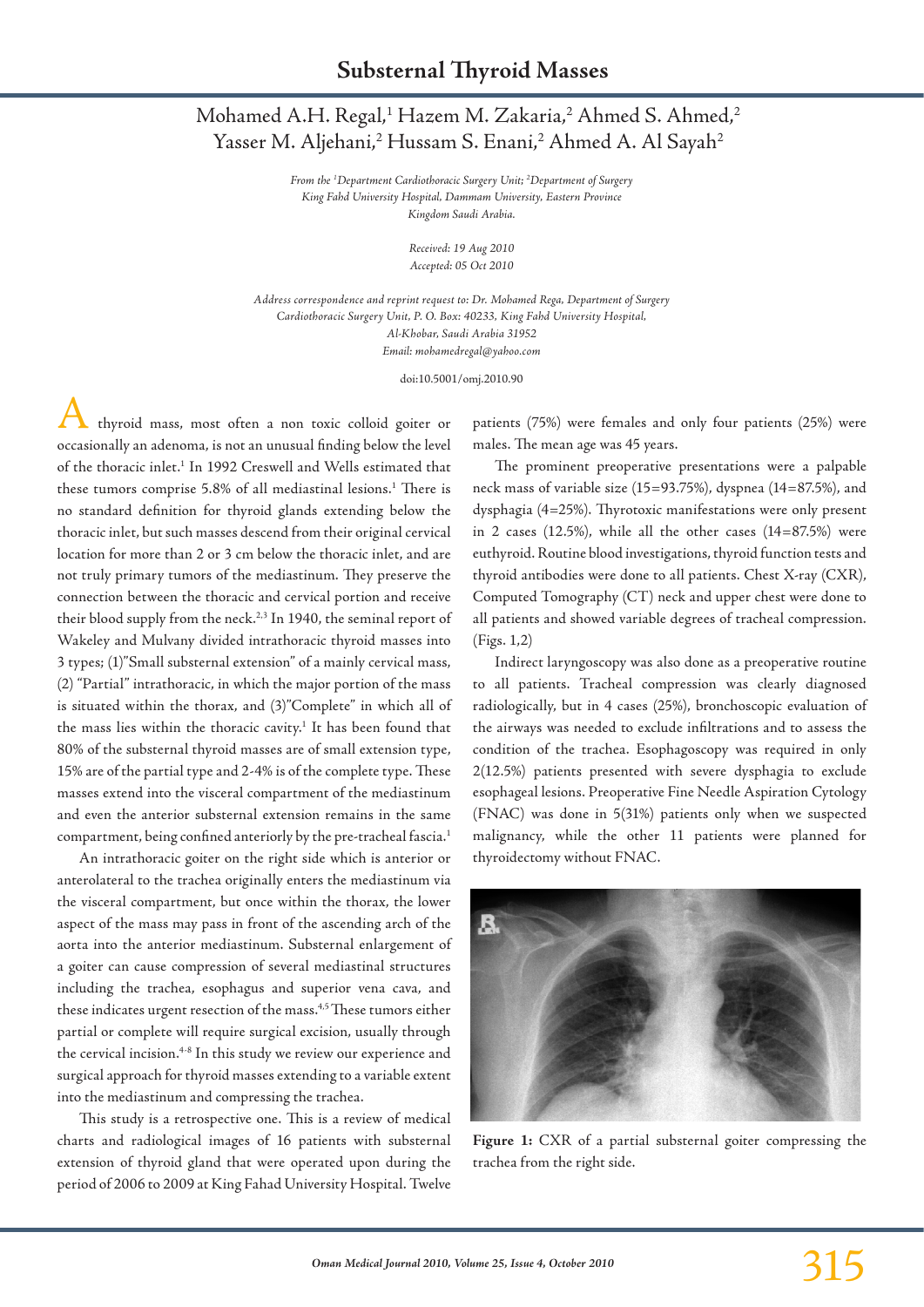

**Figure 2:** CT of a partial substernal goiter compressing the trachea from the left side.



**Figure 3:** CXR of a right sided mediastinal mass, proved to be a substernal goiter of the complete type "Forgotten Goiter"



**Figure 4:** CT of a right sided mediastinal mass, proved to be a substernal goiter of the complete type "Forgotten Goiter"

Pre-operatively, 9 (56.25%) patients were diagnosed to have goiter with small substernal extension, 6 (37.5%) with the partial intrathoracic type, and 1 (6.25%) patinet was diagnosed with the complete substernal type. (Figs. 3,4)

In 12 (75%) cases cervical collar incision was adequate to remove the gland with substernal extension. An additional sternal split was required only in 3 (18.75%) cases. But one case with complete substernal type total excision was achieved only through a right posterolateral thoracotomy in the 4th intercostal space, (Fig 5). Midline sternotomy was not required in any of the patients cases.



**Figure 5:** The complete substernal goiter covered by the mediastinal pleura as viewed though a right posterolateral thoracotomy.

All patients were extubated at the end of the procedure and transferred to the Intensive Care Unit (ICU) for overnight observation. There was neither mortality nor major morbidity among the sixteen patients except for one patient who developed transient hypoparathyroidism. The mean ICU stay was 24 hours and the mean hospital stay was 5 days (range from 5 to 11 days).

The mean follow-up period was 2 years (range from 3 months - 3 years). Pathological examination of the excised glands proved that 15 patients (93.75%) had a colloidal goiter, one case (6.25%) of autoimmune lymphocytic thyroiditis (Hashimoto's disease) and there were no cases of malignancy. All 16 patients underwent clinical and radiological studies and remained recurrence- free for the period of follow up.

The definition of substernal goiter is not uniform and varies among authors, but it usually denotes a thyroid formation with cervical departure that goes beyond the superior thoracic inlet for at least 3 cm and preserves the connections between the thoracic and cervical portions.<sup>2</sup> Surgery for mediastinal goiters should always be considered, even in elderly patients because of the high risk of tracheal compression and the low morbidity of the surgery.7 Although we have not seen cases of tracheomalacia, but radiological assessment of all our cases had shown a variable